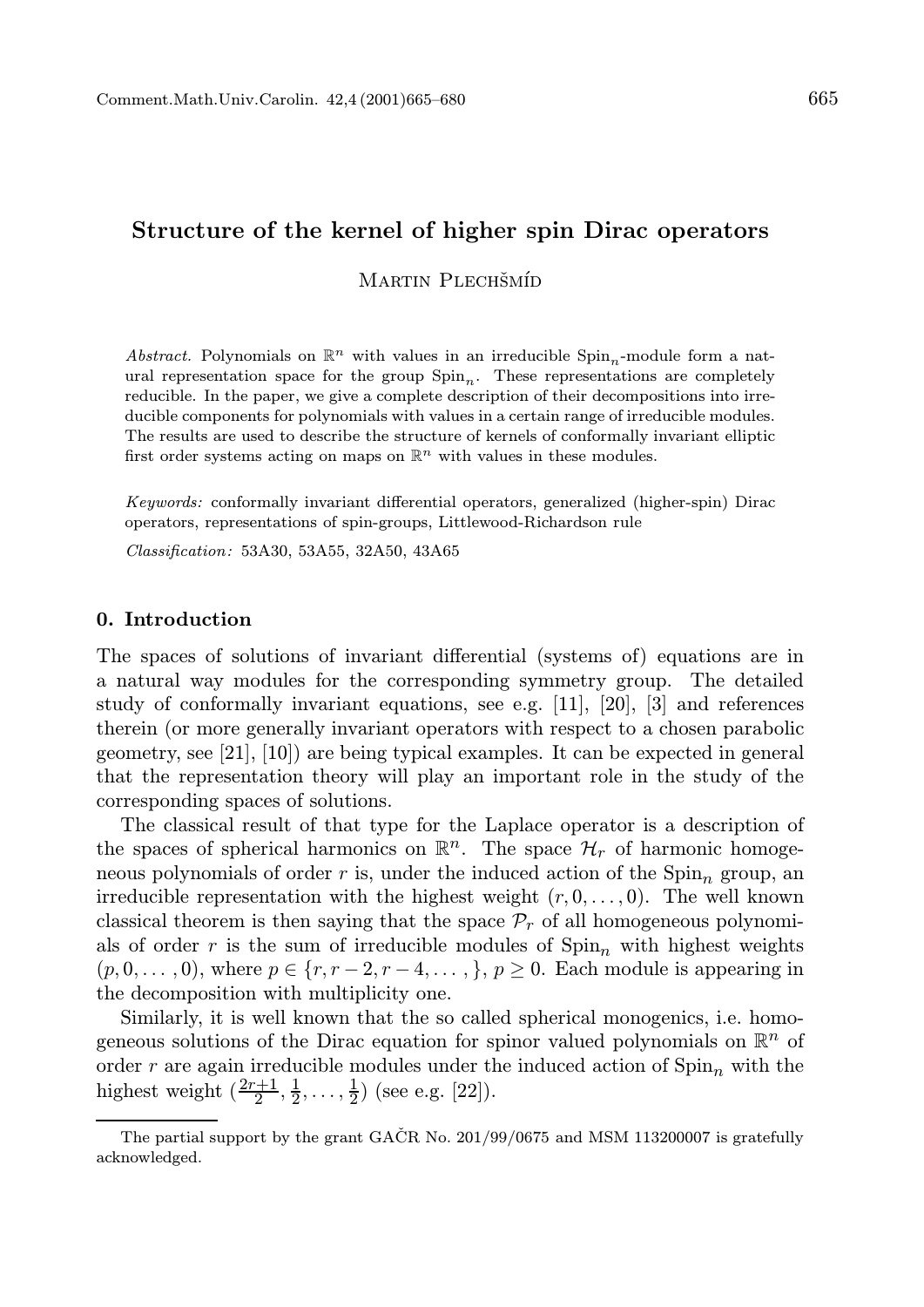### 666 M. Plechšmíd

Recently, invariant first order differential systems of equations for maps on  $\mathbb{R}^n$ with values in more complicated representations of the  $Spin<sub>n</sub>$  group were considered. The first example was the case of the so called Rarita-Schwinger operator. Its homogeneous polynomial solutions were described in [5]. The spaces of such homogeneous solutions are no more irreducible but it is possible to understand how they decompose into a sum of irreducible components and to find highest weights of all irreducible components. This basic example was then generalized in several various directions  $([2], [4], [5], [6], [13], [14])$ . The methods used for such a description were typically coming from the Clifford analysis ([9]), sometimes combined with some geometrical tools ([7], [8]).

In the presented paper, we are going to extend the class of equations for which the understanding of the structure of the space of polynomial solutions is possible. Tools used for that are much simpler than those used in previous papers. All results are deduced just using recent result by P. Littelmann [16] on the decomposition of certain tensor products of irreducible modules into irreducible components (the so called Littlewood-Richardson rules) together with the classical surjectivity result for elliptic operators.

In the first part of the paper, we define a certain class of elliptic invariant first order operators on  $\mathbb{R}^n$  and we recall the classical surjectivity result. The Littlewood-Richardson rule is described in Section 2. In the third part, this rule is used for the decomposition of the space of spherical harmonics with values in irreducible modules with highest weights  $(\frac{2k+1}{2}, \ldots, \frac{2k+1}{2}, \frac{1}{2}, \ldots, \frac{1}{2})$ .

Up to know, the structure of the kernel of an elliptic invariant operator acting on maps on  $\mathbb{R}^n$  with values in irreducible modules was known for modules with highest weights of types  $(\frac{2k+1}{2}, \frac{1}{2}, \dots, \frac{1}{2})$  or  $(\frac{3}{2}, \dots, \frac{3}{2}, \frac{1}{2}, \dots, \frac{1}{2})$ . These results are reproduced in Section 4 (together with the full treatment of the cases of small homogeneities) and extended to cover the case of values in any irreducible modules with highest weight of type  $(\frac{2k+1}{2}, \ldots, \frac{2k+1}{2}, \frac{1}{2}, \ldots, \frac{1}{2})$ .

#### 1. Higher spin Dirac operators

The operators of our interest will be the so called *higher spin Dirac operators*. We state here only the basic properties that we shall use in the last section when deriving the decomposition of their kernel. More detailed information can be found e.g. in [4], [8]. Also, as we are going to make our definitions simple, we will formulate them directly on  $\mathbb{R}^n$  instead of on a general Riemannian spin-manifold.

**Definition 1.1.** Let S be a basic spinor representation of  $\text{Spin}_n$  with the highest weight  $\lambda = (\frac{1}{2}, \ldots, \frac{1}{2})$  for *n* odd, or  $\mathbb{S} = \mathbb{S}^+ \oplus \mathbb{S}^-$  with  $\lambda^{\pm} = (\frac{1}{2}, \ldots, \frac{1}{2}, \pm \frac{1}{2})$  in the even dimensional case. On the space of spinor-valued polynomials  $\mathcal{P}(\mathbb{R}^n) \otimes \mathbb{S}$ , we can consider the standard Dirac operator D. Let  $V_{\mu}$  be a representation of Spin<sub>n</sub> with the highest weight  $\mu$ , and let  $\{v_i\}$  be a basis of this vector space. The twisted Dirac operator is the operator  $\mathcal{D}_T$  acting on the polynomials  $\mathcal{P}(\mathbb{R}^n) \otimes V_\mu \otimes \mathbb{S}$ ,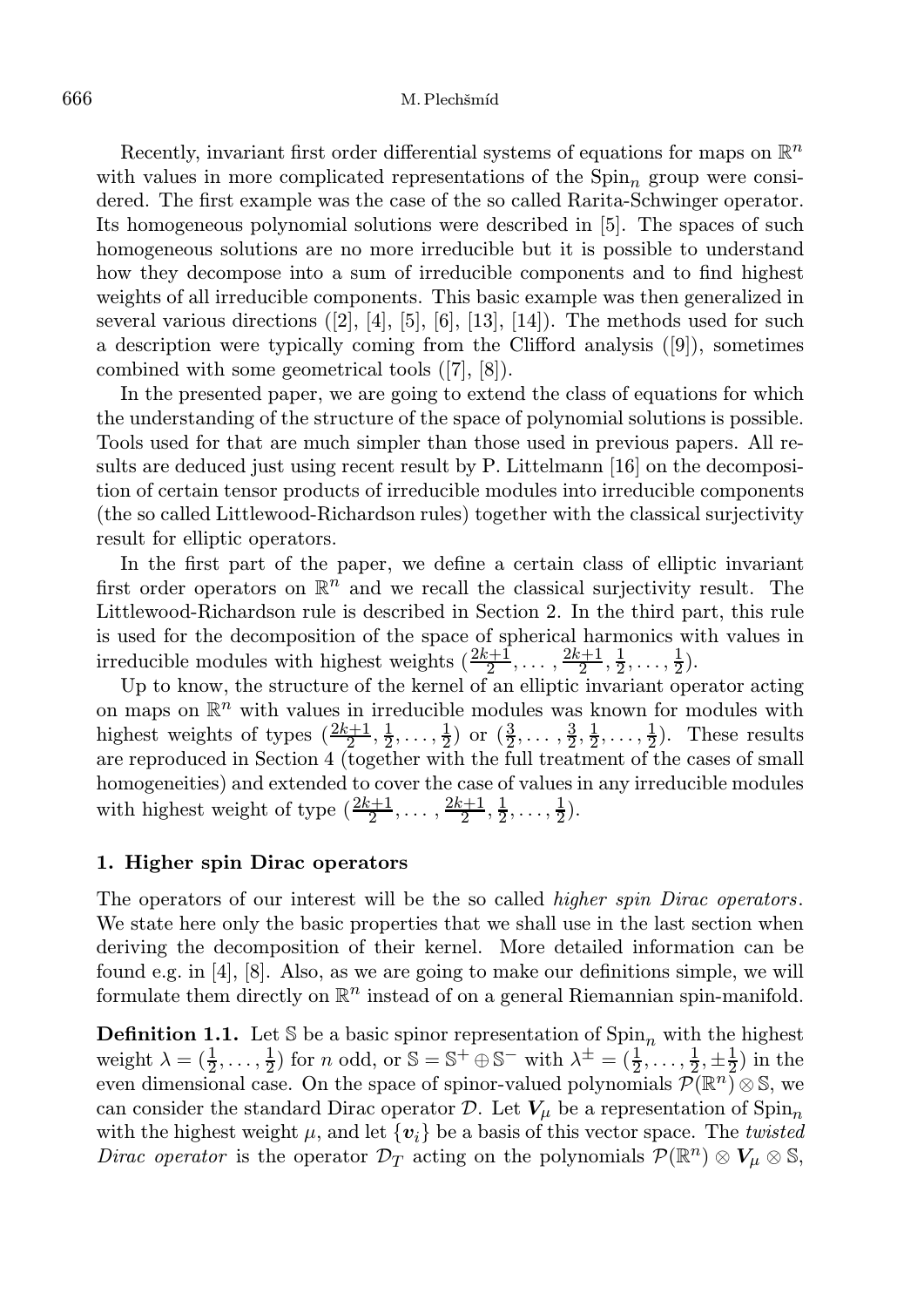with values in the representation space  $V_\mu \otimes \mathbb{S}$ , which is defined by the formula

(1) 
$$
\mathcal{D}_T: \sum_i \mathbf{v}_i \otimes s_i(x) \longrightarrow \sum_i \mathbf{v}_i \otimes \mathcal{D}s_i(x)
$$

where  $s_i(x)$  are S-valued polynomials.

Similarly as the Dirac operator, the twisted Dirac operator is a  $Spin<sub>n</sub>$ -invariant first-order differential operator with constant coefficients.

**Definition 1.2.** We know that the decomposition of the product  $V_\mu \otimes \mathbb{S}$  into irreducible components contains the representation  $V_{\lambda+\mu}^{-1}$ , with the highest weight  $\lambda + \mu$ , with multiplicity one. Thus, we can write

$$
\mathcal{P}(\mathbb{R}^n) \otimes (V_{\mu} \otimes \mathbb{S}) = \mathcal{P}(\mathbb{R}^n) \otimes V_{\lambda+\mu} \oplus \text{something}.
$$

By restricting the twisted Dirac operator  $\mathcal{D}_T$  to  $\mathcal{P}(\mathbb{R}^n) \otimes V_{\lambda+\mu}$  and by projecting its range onto the same space we get a new operator  $D$  called the *higher spin* Dirac operator:

(2) 
$$
\mathcal{D}: \mathcal{P}(\mathbb{R}^n) \otimes V_{\lambda+\mu} \longrightarrow \mathcal{P}(\mathbb{R}^n) \otimes V_{\lambda+\mu}.
$$

The space  $V_{\lambda+\mu}$  will be called a *higher spin space* or simply a *spinor* (-like) space.

Also, the higher spin Dirac operator is a  $Spin<sub>n</sub>$ -invariant first-order differential operator and thus decreases the degree of higher-spin-valued polynomials by one. It is known that the higher spin Dirac operator is elliptic (i.e. its symbol  $\sigma(\mathcal{D}, \xi)$ ) is an isomorphism for every vector  $\xi \neq 0$ , see [1]. A classical theorem of the theory of differential equations states that any linear elliptic differential operator is surjective in smooth category. In other words, the equation

(3) Df = g

has a solution for any  $\mathcal{C}^{\infty}$  right-hand side. Using the result in [17], we know that for any polynomial right-hand side the corresponding solution is also analytic, hence we can write its decomposition into the Taylor series on  $\mathbb{R}^n$ . Using the locally uniform convergence of the Taylor series and applying the Weierstrass theorem, we get the following proposition:

**Proposition 1.1.** For any higher spin Dirac operator  $D$ , the equation

$$
(4) \t\t\t \mathcal{D}f = g
$$

has a polynomial solution for every polynomial right-hand side.

<sup>1</sup>We shall denote  $V_{\lambda+\mu} = V_{\lambda^++\mu} \oplus V_{\lambda^-+\mu}$  in the even dimensional case.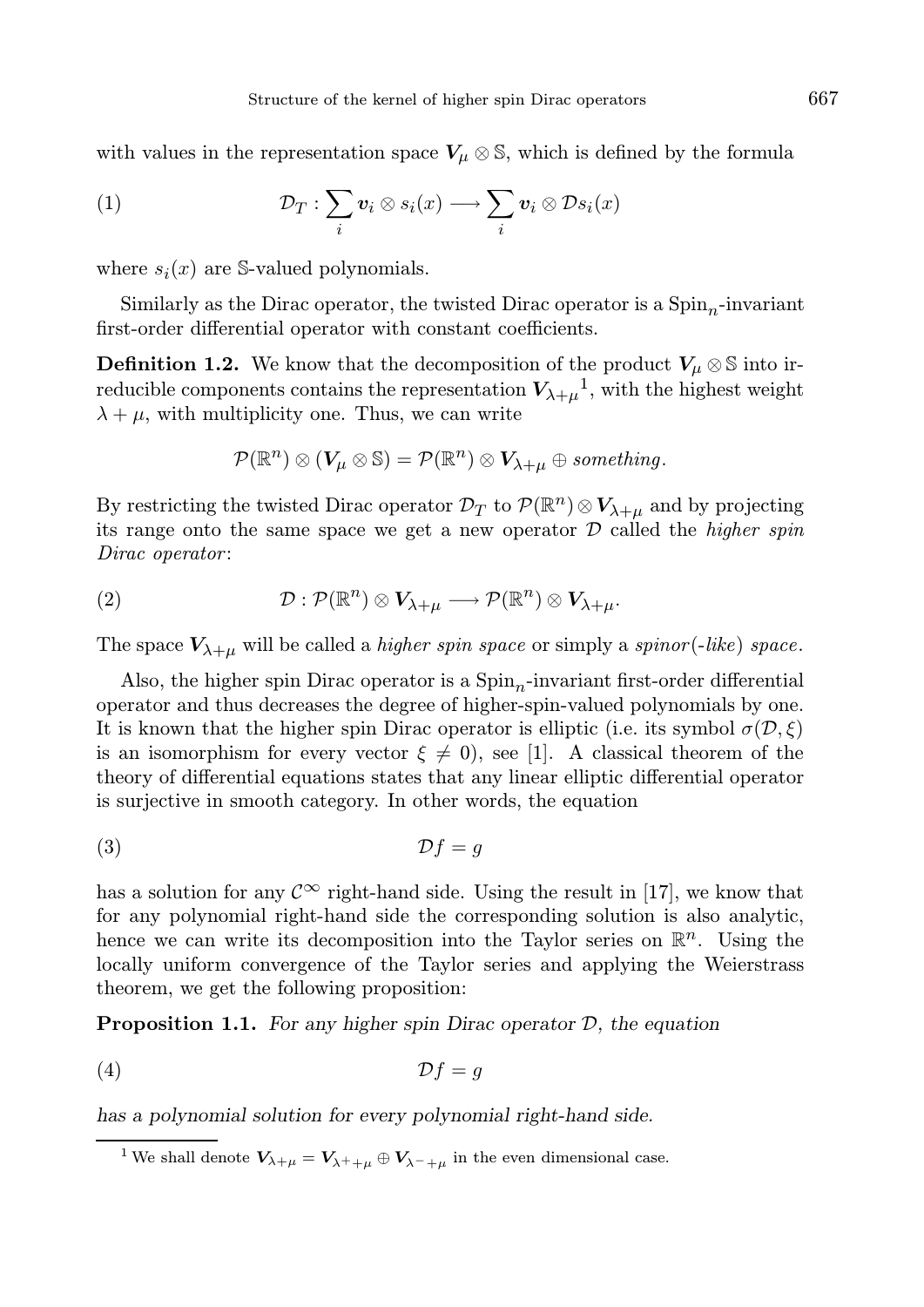### 2. Young tableaux

We are looking for a decomposition of the products of the  $Spin<sub>n</sub>$  representations with the highest weights  $(r, 0, \ldots, 0)$  with a spinor-like representation S. The approach that proved to be most powerful is the so called Littlewood-Richardson rule. This method is based on the notion of a "standard Young tableau". The following definitions and theorems are adapted from [16].

## 2.1 Spin-standard Young tableaux.

**Definition 2.1.** Let  $\mathbf{p} = (p_1, \ldots, p_m)$  be a partition of a natural number n, that is  $p_1 \geq \cdots \geq p_m \geq 0$  are integers and  $n = \sum_{i=1}^m p_i$ . With **p** we associate its Young diagram, a figure consisting of m left justified rows of boxes,  $p_i$  boxes in the *i*th row from the top. By a Young tableau  $\mathcal T$  of shape  $p$  we mean a filling of the boxes with positive integers. A Young tableau is *standard* if the numbers in the boxes are non-decreasing in the rows and strictly increasing in the columns from the top to the bottom.

If we omit any column from a standard Young tableau  $\mathcal{T}$ , we get a standard Young tableau again. Let us number columns of Young tableaux from the right hand side. It will be convenient to denote by  $T(k, l)$ ,  $k \geq l$ , the Young tableau consisting of the lth up to the kth column of a Young tableau T, and by  $T(k)$ the tableau  $\mathcal{T}(k,1)$ . If i is a positive integer, we define  $c_{\mathcal{T}}(i)$  to be the number of boxes in  $\mathcal T$  containing the number i.

To the dominant weight  $\mu$  of a representation  $V_{\mu}$  of a Lie algebra g we associate a partition  $\mathbf{p}(\mu) = (p_1, \ldots, p_m)$ . The exact relation depends on the type of the Lie algebra g, here we shall restrict ourselves only to the formulas for Lie algebras of type  $B_m$  and  $D_m$ . The formulas for other types of Lie algebras can be found in  $|16|$ .

**Definition 2.2.** Let  $\omega_i$  be the *i*th fundamental weight of a Lie algebra g, and let  $\mu = \sum_{i=1}^{m} a_i \omega_i$  be the decomposition of the dominant weight  $\mu$  of a representation  $V_{\mu}$  of g. Then we associate to  $\mu$  the partition  $\mathbf{p}(\mu) = (p_1, \ldots, p_m)$  with  $p_i =$  $\sum_{j=i}^{m-1} 2a_j + a_m$  for g of type  $B_m$ , and  $p_i = \sum_{j=i}^{m-2} 2a_j + a_{m-1} + a_m$  for g of type  $D_m$  (void sums give 0).

Definition 2.3. Let h be a column of a standard Young tableau such that it does not contain numbers i and  $2m + 1 - i$  together. For  $i = 1, \ldots, m$  we denote by  $s_i(\mathbf{h})$  the columns defined as follows:

If  $i < m$  and both  $i + 1$  and  $2m + 1 - i$  are entries of the column h, then  $s_i(\mathbf{h})$  is the column obtained from **h** by replacing the entry  $i+1$  by i and  $2m + 1 - i$  by  $2m - i$ . If  $i = m$ , g is of type  $B_m$  and h contains an entry with value  $m + 1$ , then  $s_i(h)$  is the column obtained from h by replacing  $m+1$  by m. If  $i = m$ , g is of type  $D_m$  and both  $m+1$  and  $m+2$  are entries of the column **h**, then  $s_i(\mathbf{h})$  is the column obtained from **h** by replacing  $m+1$  by  $m-1$  and  $m+2$  by m. In all other cases we set  $s_i(\mathbf{h}) = \mathbf{h}$ .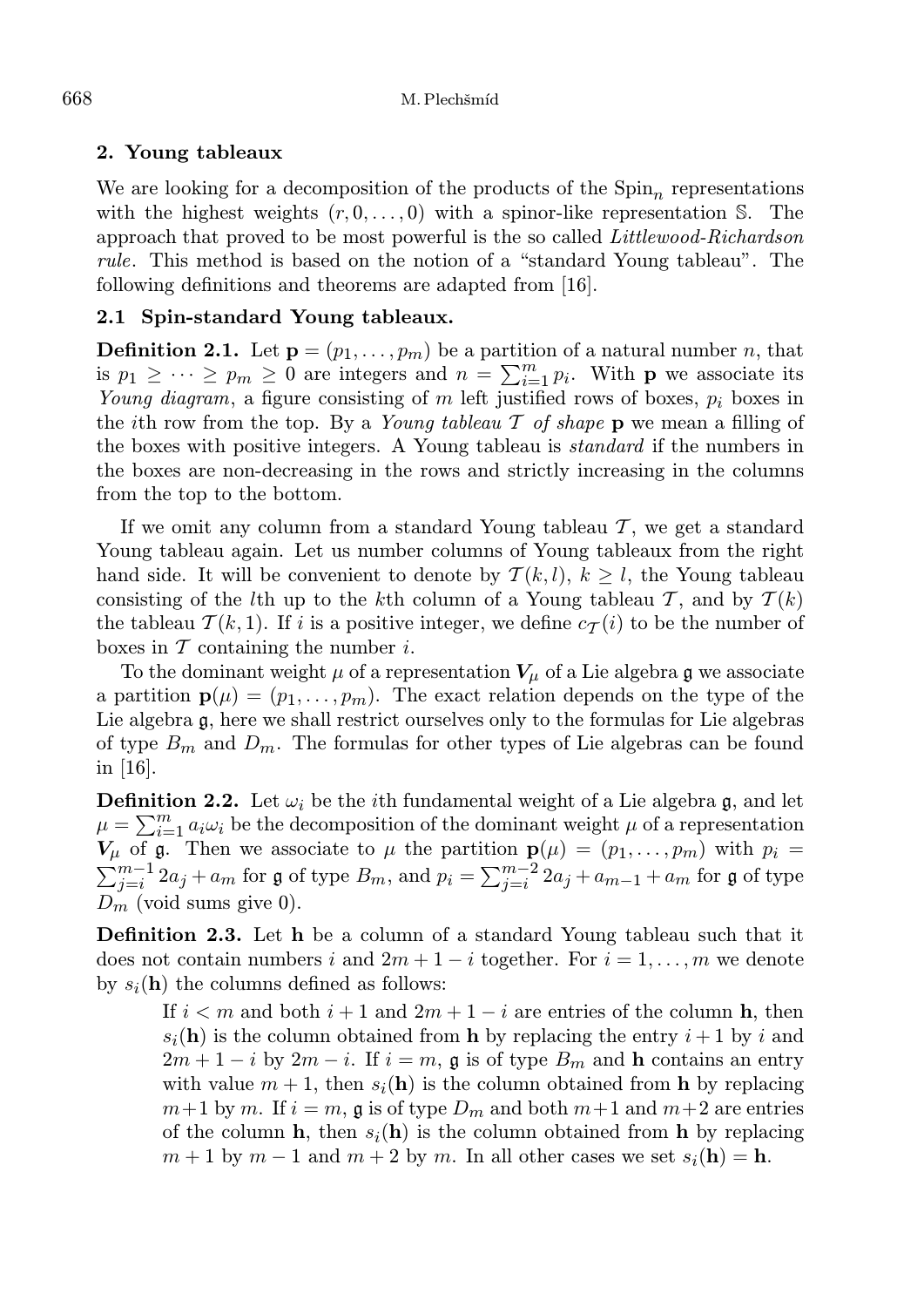We say that a pair of columns  $(h, h')$  is *admissible*, if there exists a sequence of different columns  $(\mathbf{h}_0, \ldots, \mathbf{h}_k)$ ,  $k \geq 0$ , such that

$$
\mathbf{h} = \mathbf{h}_0, \ \mathbf{h}' = \mathbf{h}_k,
$$
  
\n
$$
s_{i_j}(\mathbf{h}_{j-1}) = \mathbf{h}_j \qquad \text{for } j = 1, \dots, k \text{ and some integers } 1 \le i_j \le m.
$$

**Definition 2.4.** Let T be a Young tableau of shape  $p(\mu)$  that contains only positive integers smaller or equal to  $2m$  and that does not contain integers i and  $2m + 1 - i$  in the same column together. Denote  $\bar{p}_1 = p_1 - a_m$  for g of type  $B_m$ , and  $\bar{p}_1 = p_1 - a_m - a_{m-1}$  for g of type  $D_m$ . T is called *Spin-standard* if all of the following holds:

- 1. If g is of type  $B_m$  then T is standard. If g is of type  $D_m$  then we divide T into three tableaux:  $\mathcal{T}_1 := \mathcal{T}(\bar{p_1}), \mathcal{T}_2 := \mathcal{T}(p_1 - a_m, \bar{p_1} + 1),$  and  $\mathcal{T}_3 :=$  $\mathcal{T}(p_1, p_1 - a_m + 1)$ . Then each of the tableaux  $\mathcal{T}_1$ ,  $\mathcal{T}_2$ ,  $\mathcal{T}_3$  is standard.
- 2. Let  $\mathbf{t}_i$  be the *i*th column of T. The pair of columns  $(\mathbf{t}_{2i-1}, \mathbf{t}_{2i})$  is admissible for every  $i = 1, \ldots, \bar{p_1}/2$ .

For  $\mathfrak g$  of type  $D_m$  there must be two further conditions satisfied:

3. In  $\mathcal{T}_2$  (resp.  $\mathcal{T}_3$ ) the number of integers in a column greater than m is odd (resp. even). The condition for  $\mathcal{T}_1$  reads as follows: Let  $1 \leq i \leq \bar{p}_1/2 - 1$ and let the 2ith column  $\mathbf{t}_{2i}$  of  $\mathcal{T}_1$  consists of entries  $(h_1, \ldots, h_k)$  and the  $(2i+1)$ st column  $\mathbf{t}_{2i+1} = (j_1, \ldots, j_l)$ ,  $k \leq l$ . For any sequence of integers  $1 \leq i_1 < \cdots < i_q \leq k$  such that

$$
m+1-q \le h_{i_1} < \dots < h_{i_q} \le m+q
$$
  

$$
m+1-q \le j_{i_1} < \dots < j_{i_q} \le m+q
$$

there holds  $h_{i_1} + \cdots + h_{i_q} \equiv j_{i_1} + \cdots + j_{i_q} \mod 2$ .

4. The last condition is needed only if either  $a_{m-1} > 0$  and  $a_m > 0$ , or  $p_1 > a_{m-1} + a_m > 0$ . For a column  $\mathbf{h} = (h_1, \ldots, h_l)$  denote by  $\mathcal{H}(\mathbf{h})$  the set of mutually different positive integers  $\{h_1, \ldots, h_l, l_1, \ldots, l_{m-l}\}\$  such that  $2m \geq l_j > m$  for  $1 \leq j \leq m - l$  and numbers i and  $2m + 1 - i$ are not in the set together for any i. Further, for any set  $H$  of mutually different positive integers that are smaller or equal to  $2m$  denote by  $h(\mathcal{H})$ the column consisting of the same integers as in  $H$  in increasing order (from the top to the bottom).

Let **h** be the very left (the  $\bar{p}_1$ th) column of  $\mathcal{T}_1$ . Let us define by induction an auxiliary collection of sets  $\mathcal{H}_i$ ,  $i \geq 0$ . Set  $\mathcal{H}_0 := \mathcal{H}(\mathbf{h})$ . If  $\mathcal{H}_{i-1}$  is already defined, find the least number  $x$  among all its elements bigger than m and replace it with its "mirror"  $2m + 1 - x$ . Denote the new set by  $\mathcal{H}_i$ .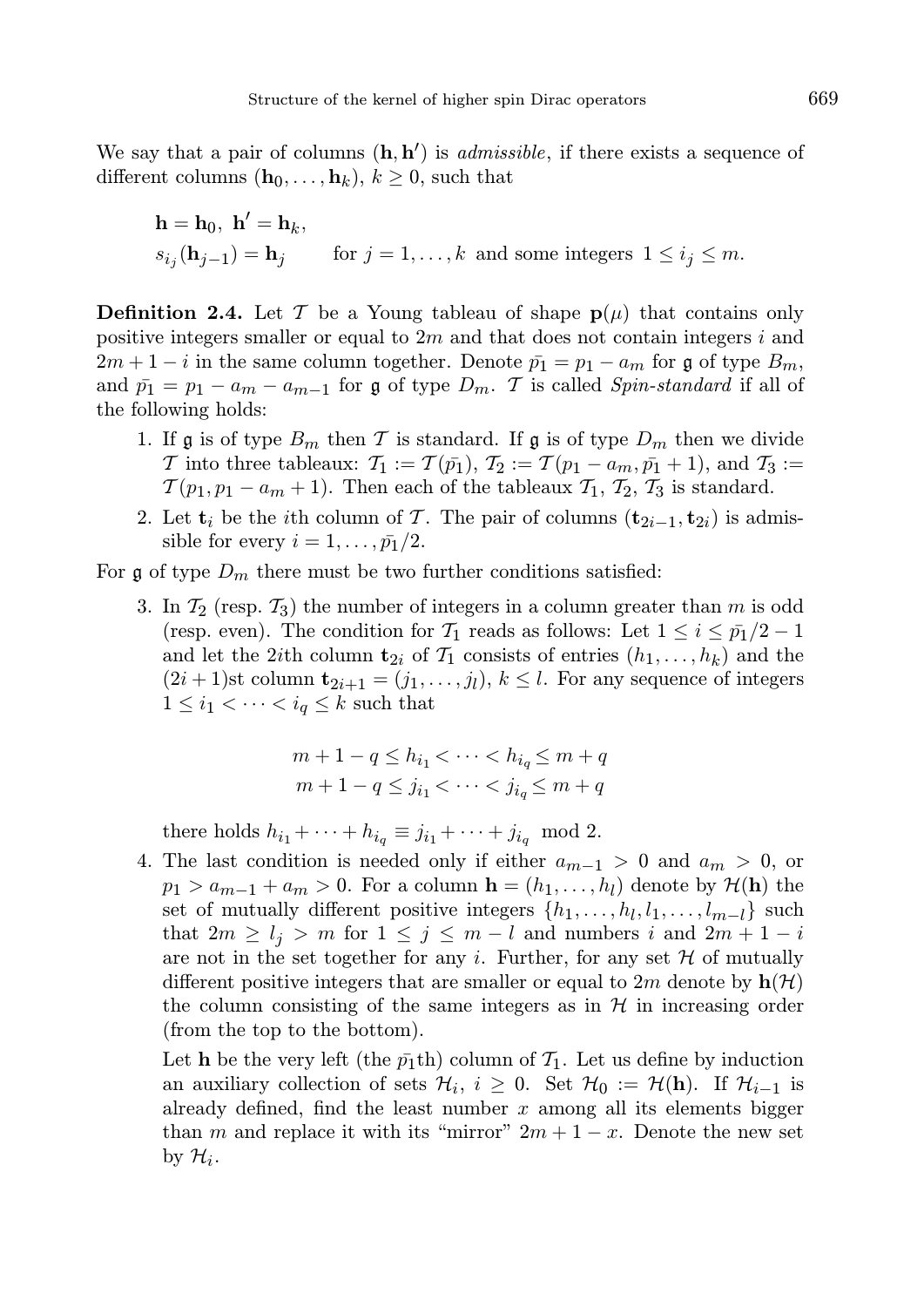Add one of the columns  $h(\mathcal{H}_0)$  or  $h(\mathcal{H}_1)$  as the very right (the 0th) column to the tableau  $T_2$ , according to which of them has odd number of elements that are bigger than  $m$ , and denote the new tableau by  $\mathcal{T}'_2$ . Then  $\mathcal{T}'_2$  is standard.

Similarly, denote by  $\mathcal{T}'_3$  the tableau obtained from  $\mathcal{T}_3$  by adding a new 0th column. The new column is equal to  $h(\mathcal{H}_{a_{m-1}})$  if  $\mathcal{H}_0$  contains even number of elements that are greater than m, and equal to  $h(\mathcal{H}_{a_{m-1}+1})$ otherwise. Then  $\mathcal{T}'_3$  is standard.

### 2.2 The Littlewood-Richardson rule.

**Definition 2.5.** Let  $\mu$  be a dominant weight of a representation of g and let T be a Spin-standard Young tableau of shape  $p(\mu) = (p_1, \ldots, p_m)$ . Define the *weight* of  $\mathcal T$  as

(5) 
$$
\nu(\mathcal{T}) := \frac{1}{2} [(c_{\mathcal{T}}(1) - c_{\mathcal{T}}(2m))\varepsilon_1 + \cdots + (c_{\mathcal{T}}(m) - c_{\mathcal{T}}(m+1))\varepsilon_m]
$$

where  $(\varepsilon_1, \ldots, \varepsilon_m)$  is the standard weight basis of  $\mathfrak{g}$ .<sup>2</sup> For  $1 \leq l \leq p_1$  denote by  $\nu_l(\mathcal{T})$  the weight  $2\nu(\mathcal{T}(l)).$ 

If  $\lambda$  is a dominant weight for g, then a Spin-standard Young tableau T of shape  $\mathbf{p}(\mu)$  is called  $\lambda$ -dominant if all the weights  $2\lambda + \nu_1(\mathcal{T}), \ldots, 2\lambda + \nu_{p_1}(\mathcal{T})$  are contained in the dominant Weyl chamber of g.

**Theorem 2.1.** The decomposition of the tensor product  $V_{\lambda} \otimes V_{\mu}$  into a sum of irreducible representations of g is given by the formula

(6) 
$$
V_{\lambda} \otimes V_{\mu} = \bigoplus_{\mathcal{T}} V_{\lambda + \nu(\mathcal{T})}
$$

where T runs over all  $\lambda$ -dominant Spin-standard Young tableaux of shape  $p(\mu)$ .

#### 3. Spinor-valued polynomials

Spinor-valued polynomials are Spin-group representations of the form  $\mathcal{P} \otimes \mathbb{S}$ , where  $\mathcal{P} \equiv \mathcal{P}(\mathbb{R}^n)$  are the ordinary scalar valued polynomials and S is a "spinor-like" space"  $-(\frac{2s+1}{2}, \frac{1}{2}, \ldots, \frac{1}{2})$  or a similarly simple representation of  $\text{Spin}_n$ . We know that the space of polynomials  $P$  decomposes into irreducible components with the highest weights  $(r, 0, \ldots, 0)$ . Hence it is sufficient to consider products of S with the irreducible representations  $(r, 0, \ldots, 0)$  only. Here and below, the highest

<sup>&</sup>lt;sup>2</sup> We suppose that the relation between the fundamental and the standard weight basis is the following: In the case of  $B_m$  we have  $\varepsilon_1 = \omega_1, \varepsilon_i = \omega_i - \omega_{i-1}$  for  $i = 2, \ldots, m-1$  and  $\varepsilon_m = 2\omega_m - \omega_{m-1}$ ; In the case of  $D_m$  we have  $\varepsilon_1 = \omega_1, \, \varepsilon_i = \omega_i - \omega_{i-1}$  for  $i = 2, \ldots, m-2, m$ and  $\varepsilon_{m-1} = \omega_m + \omega_{m-1} - \omega_{m-2}$ .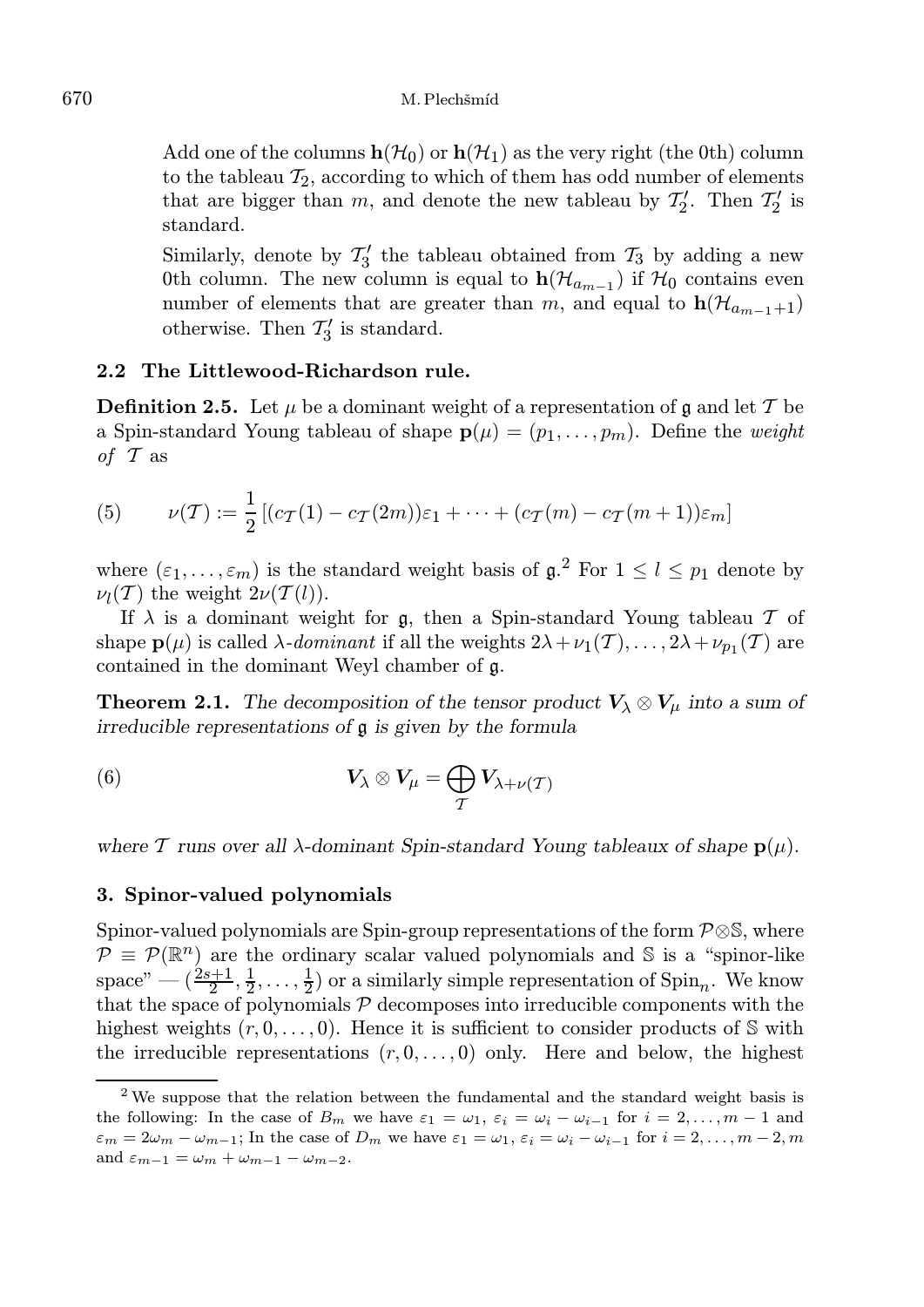weight will be used to denote at the same time the corresponding irreducible module.

In the foregoing section, the representations  $(r, 0, \ldots, 0)$  will play the role of  $V_{\mu}$  from Theorem 2.1. It follows that all our Spin-standard Young tableaux will have only one row, of length 2r. Our task (of finding all Spin-standard Young tableaux) will be simplified by this fact a lot. Also, most of the conditions for the standard Young tableaux either will not apply, or will be fulfilled automatically.

Let us rephrase the previous definitions for this much simpler case:

**Proposition 3.1.** Let  $\mu = (r, 0, \ldots, 0)$ . Then all Young tableaux of shape  $\mathbf{p}(\mu) = (2r, 0, \dots, 0)$  have only one row that is of length  $2r$ . Such a Young tableau  $\mathcal T$  is Spin-standard iff all of the following holds:

- 1.  $\mathcal T$  is standard and contains integers between 1 and 2m only.
- 2. If we write  $\mathcal{T} = \begin{bmatrix} t_{2r}, \ldots, t_1 \end{bmatrix}$  then  $t_{2i} = t_{2i-1}$  for all  $1 \leq i \leq r$ , or if  $\mathfrak{g}$  is of type  $B_m$ , there can also be  $t_{2i} = m$ ,  $t_{2i-1} = m+1$  for some i.
- 3. For g of type  $D_m$ , T does not contain both m and  $m + 1$ .

PROOF: We have to compare Definition 2.4. (1) only rephrases condition 1 from the definition. Note that, in case g being of type  $D_m$ ,  $\mathcal{T}_1 = \mathcal{T}$ , and  $\mathcal{T}_2$ ,  $\mathcal{T}_3$  are empty. (2) expresses the "admissibility" condition. Finally, (3) corresponds to condition 3 from the definition. Condition 4 from the definition is void in our  $\Box$ 

Turn now to the question of decomposing the tensor product of two very special representations — a polynomial one with a "spinor-like" one. In the following, it will be easier to write the weights in the coordinates of the fundamental weight basis.<sup>3</sup> Also, for convenience, we will not distinguish in notation between a representation and its highest weight.

We will see that there is actually a very little difference between the  $B_m$  and  $D_m$  cases. In the next paragraphs we will develop a notation that will enable us to formulate the basic results in a common language for both cases.

**3.1 The product**  $[r, 0, \ldots, 0] \otimes [s, 0, \ldots, 0, 1].$ 

### 3.1.1 The case g of type  $D_m$ .

First, let us examine the case  $[r, 0, ..., 0] \otimes [s, 0, ..., 0, 1], \mu = [r, 0, ..., 0]$  and  $\lambda = [s, 0, \ldots, 0, 1]$ .<sup>4</sup> The twisted case  $[r, 0, \ldots, 0] \otimes [s, 0, \ldots, 0, 1, 0]$  is similar.

 $3$  Square brackets will suggest that the coordinates are relative to the fundamental weight basis. We shall use ordinary round brackets for weights in standard notation.

A weight lies in the dominant Weyl chamber iff all its coordinates relatively to the fundamental basis are nonnegative.

<sup>&</sup>lt;sup>4</sup> In agreement with the footnote 2 we suppose that  $[1,0,\ldots,0] = (1,0,\ldots,0), \ldots$  $[0, \ldots, 0, 1, 0, 0] = (1, \ldots, 1, 0, 0), [0, \ldots, 0, 1, 0] = (\frac{1}{2}, \ldots, \frac{1}{2}, -\frac{1}{2}), [0, \ldots, 0, 1] = (\frac{1}{2}, \ldots, \frac{1}{2}).$  The last two weights correspond to the spinor representations  $\mathbb{S}^{-}_{1/2}$  and  $\mathbb{S}^{+}_{1/2}$  respectively.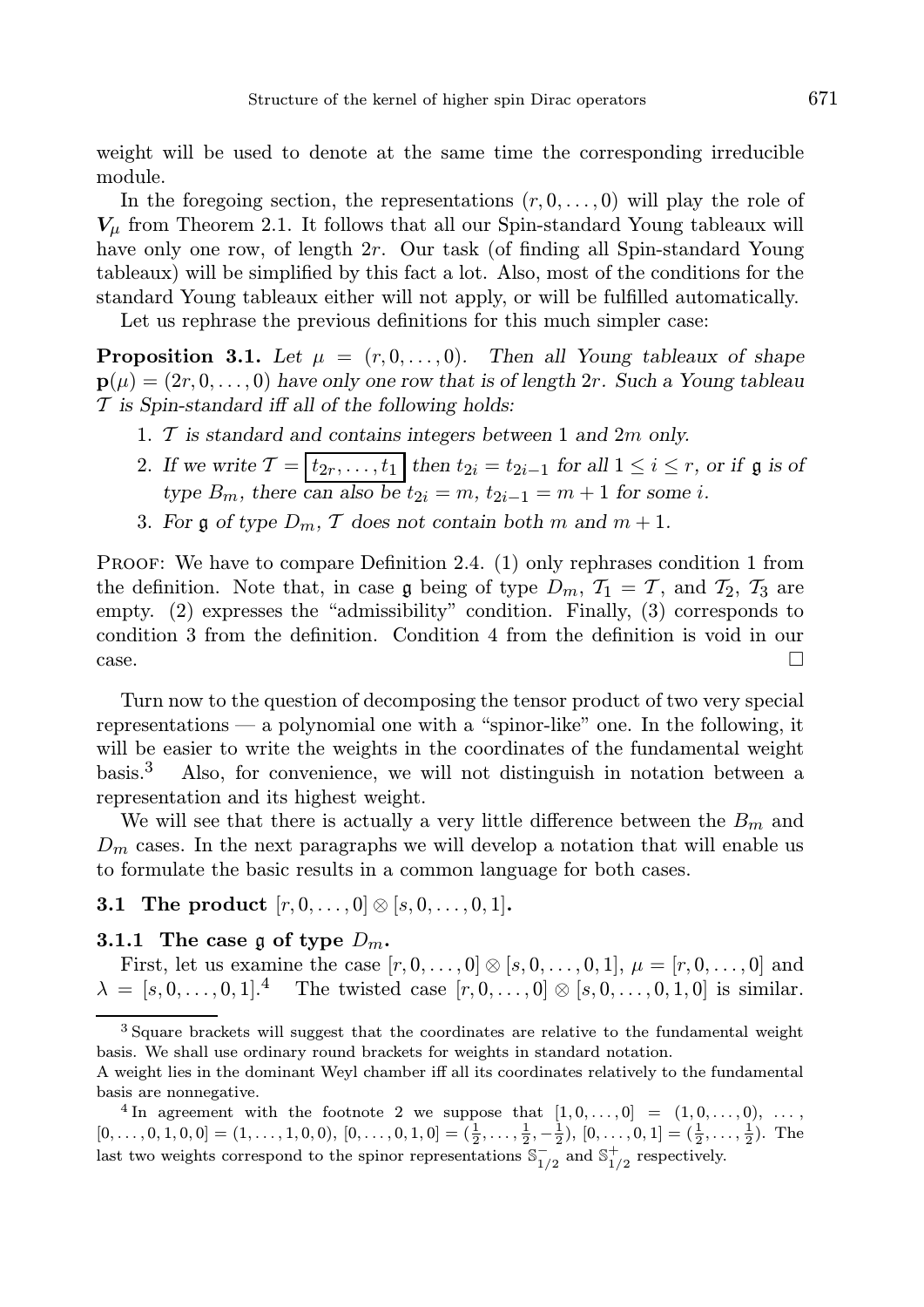According to Proposition 3.1, all Spin-standard tableaux are composed of pairs of equal numbers, segments. Looking at the formula (5) we see that each of the segments in T adds or removes from  $\nu(T)$  exactly one of the  $\varepsilon_i$ 's.

The decomposition theorem 2.1 requires not only the dominance of the final  $\lambda + \nu(\mathcal{T})$ , but also the dominance of the "partial" weights  $2\lambda + \nu_{l}(\mathcal{T})$ . In other words, we must not get out of the dominant Weyl chamber with  $2\lambda + \nu_l(T)$  when changing l. This condition determines the set of those segments that  $\mathcal T$  can consist of in order to be  $\lambda$ -dominant. We shall assign to them letters A, C, D, E, the corresponding weights are those with which the segments contribute to  $\nu(T)$ :

(7) 
$$
\begin{array}{c|cc}\n1,1 & [1,0,\ldots,0] & A \\
\hline\n2,2 & [-1,1,0,\ldots,0] & C \\
\hline\nm+1,m+1 & [0,\ldots,0,1,-1] & D \\
\hline\n2m,2m & [-1,0,\ldots,0] & E\n\end{array}
$$

From the same reason as above it follows that the number of the segments  $(2, 2)$ and  $2m, 2m$  altogether cannot exceed the number s — otherwise  $\lambda + \nu(T)$  would not lie in the dominant Weyl chamber. Note, that it is important how the segments are ordered in  $\mathcal{T}$ , and that it does not suffice to require the dominance of  $\lambda + \nu(\mathcal{T})$  alone.

Note also, that the weights corresponding to the four segments (7) are linearly independent, hence to different  $\lambda$ -dominant tableaux there correspond different weights  $\nu(T)$ . Therefore all components in the decomposition of the product  $[r, 0, \ldots, 0] \otimes [s, 0, \ldots, 0, 1]$  occur with multiplicity one.

Let us summarize.

Lemma 3.2. It holds

(8) 
$$
[r, 0, \ldots, 0] \otimes [s, 0, \ldots, 0, 1] = \bigoplus_{\mathcal{T}} [s, 0, \ldots, 0, 1] + \nu(\mathcal{T}),
$$

where  $T$  runs over all standard Young tableaux of the form

 $\mathcal{T} = \{i_r, i_r, \ldots, i_2, i_2, i_1, i_1\}$ ,  $i_k = 1, 2, m + 1$  or 2m, that contain at most 2s elements with value either 2 or 2m, and at most two elements with value  $m + 1$ .

#### 3.1.2 The case g of type  $B_m$ .

Set  $\mu = [r, 0, \ldots, 0], \lambda = [s, 0, \ldots, 0, 1].^5$  According to Proposition 3.1, all Spin-standard tableaux are composed of pairs (segments) of equal numbers and

<sup>&</sup>lt;sup>5</sup> For g of type  $B_m$  we have  $[1, 0, \ldots, 0] = (1, 0, \ldots, 0), \ldots, [0, \ldots, 0, 1, 0] = (1, \ldots, 1, 0),$  $[0, ..., 0, 1] = (\frac{1}{2}, ..., \frac{1}{2})$ , according to the footnote 2.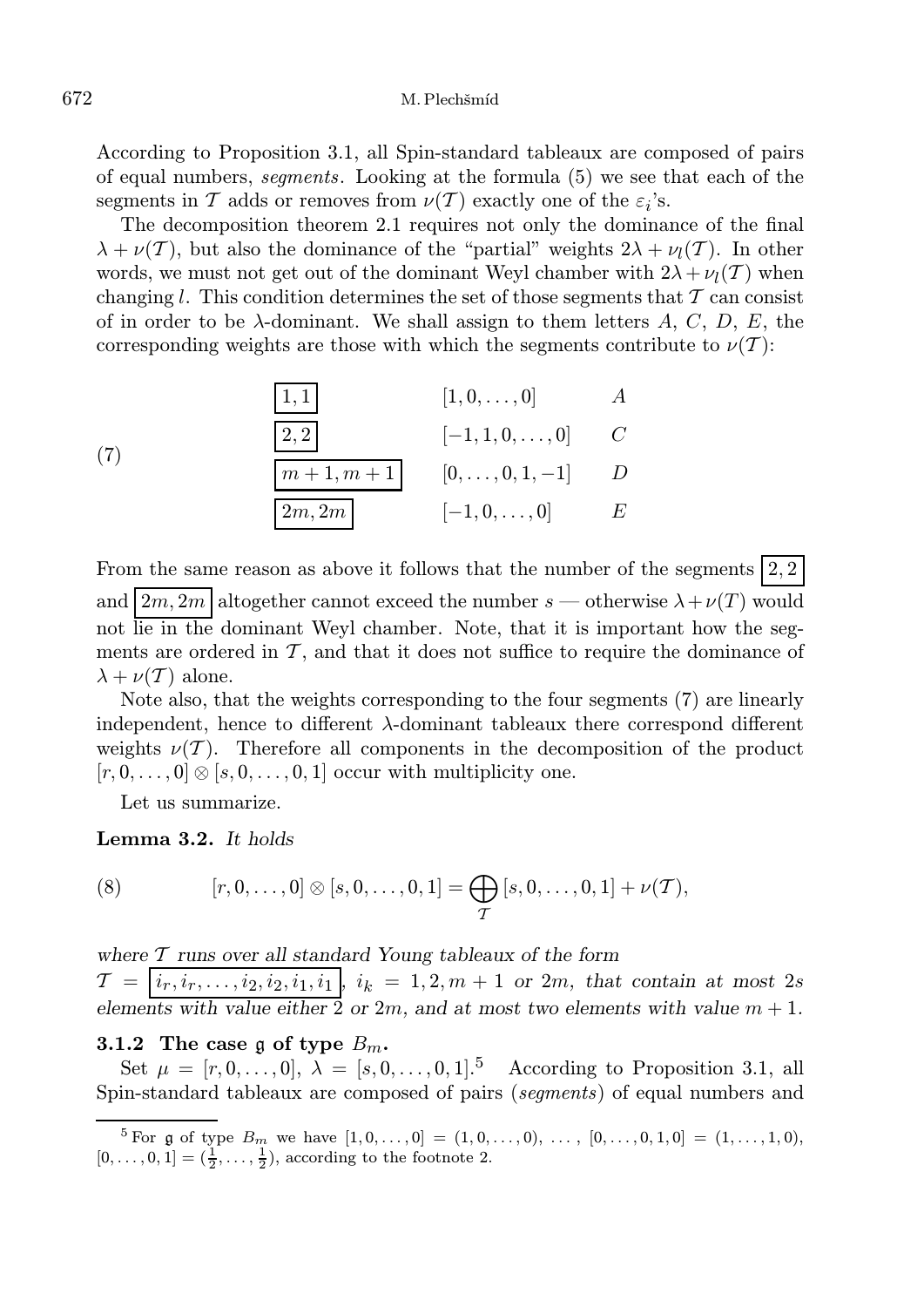of the segment  $\lfloor m, m+1 \rfloor$ . In the same way as in the case of  $D_m$ , it can be shown that a  $\lambda$ -dominant standard Young-tableau can contain only the following segments:

(9)  
\n
$$
\begin{array}{c|cc}\n\boxed{1,1} & [1,0,\ldots,0] & A \\
\hline\n2,2 & \left\{ \begin{array}{ll} [-1,1,0,\ldots,0] & \text{if } m > 2 \\
[-1,2] & \text{if } m = 2 \end{array} \right\} & C \\
\hline\n\boxed{2m,2m} & [-1,0,\ldots,0] & D \\
E\n\end{array}
$$

As before, we assigned to each segment a letter, but note that this time the segments and the weights differ a little from those in the case of  $D_m$ . In particular, though the segment  $\overline{\Big|m, m+1\Big|}$  contributes to  $\nu(T)$  with the zero weight, we have to check that  $\lambda + \nu(\mathcal{T}(l)) + [0, \ldots, 0, -1]$  lies in the dominant Weyl chamber whenever  $\boxed{m, m+1}$  is at the end (i.e. on the left hand side) of  $\mathcal{T}(l)$ .

### 3.1.3 Reformulation in the language of letters.

Instead of stating an analogue of Lemma 3.2 for the  $B<sub>m</sub>$  case in terms of elements of Young-tableaux, we rephrase both versions of the lemma in the language of the letters we have assigned to the segments.

Proposition 3.3. It holds

(10) 
$$
[r, 0, \ldots, 0] \otimes [s, 0, \ldots, 0, 1] = \bigoplus_{\mathcal{T}} [s, 0, \ldots, 0, 1] + \nu(\mathcal{T}),
$$

where T runs over all non-decreasing sequences of length r of letters A, C, D, E that contain at most s letters  $C$  and  $E$  altogether, and at most one letter  $D$ . For simplicity we will express these conditions as  $C + E \leq s$  and  $D \leq 1$ .

PROOF: According to Lemma 3.2 and its analogue for the  $B_m$  case, the contributing tableaux are glued from segments of the form (7) and (9). The condition  $C + E \leq s$  was derived for the  $D_m$  case before Lemma 3.2, the case of  $B_m$  is quite similar. The segment D cannot occur in T more than once because:  $(D_m \csc)$ otherwise  $\lambda + \nu(\mathcal{T})$  would not lie in the dominant Weyl chamber;  $(B_m \text{ case})$  the numbers in any row of a standard Young-tableau  $\mathcal T$  cannot decrease.

It is easy now to count the number of components into which the product (10) decomposes.

Proposition 3.4. The product (10) decomposes into

(11) 
$$
(r+1)^2 \quad \text{for } 0 \le r \le s
$$

$$
(s+1)(s+2) \quad \text{for } r > s \ge 0
$$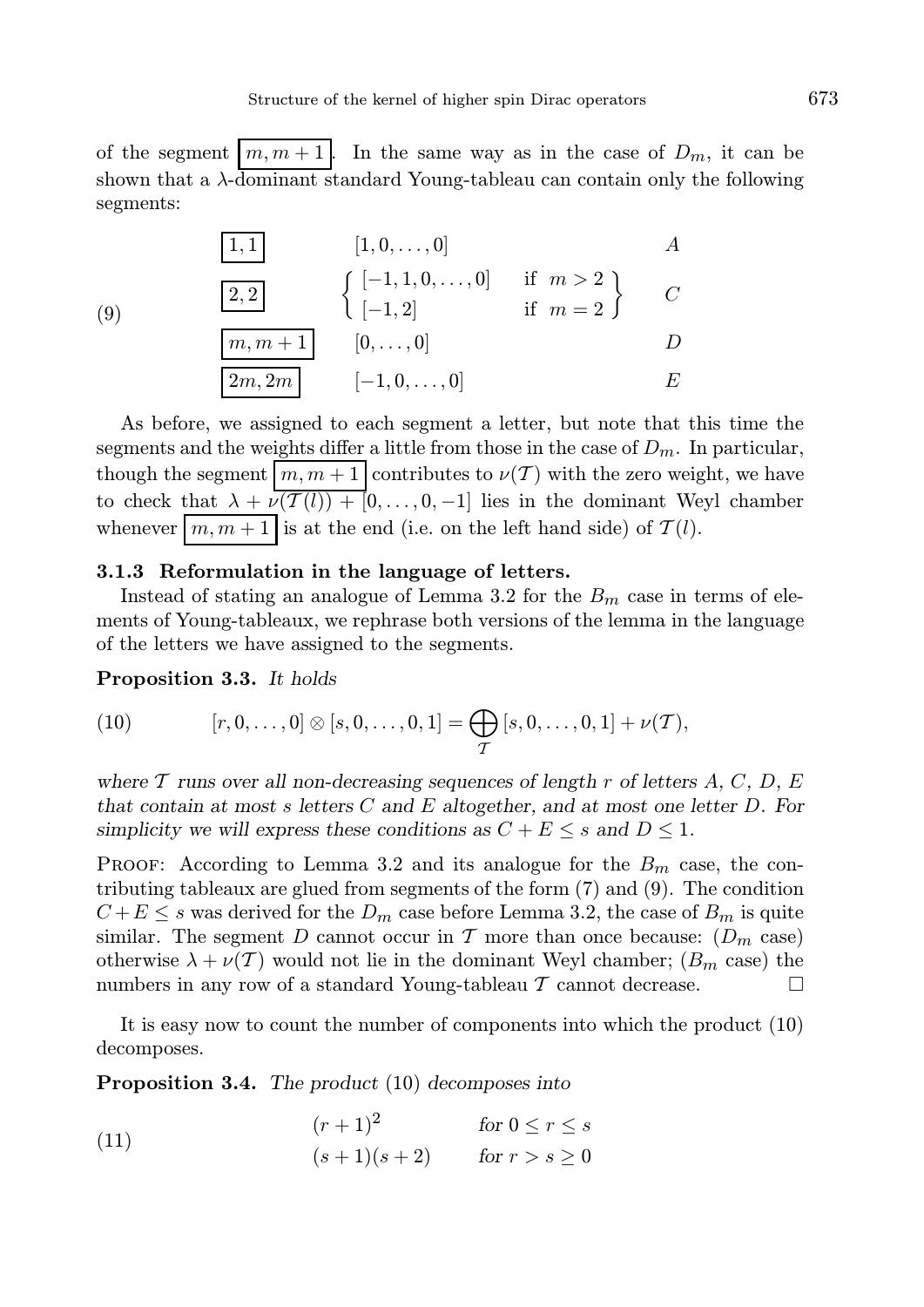irreducible components, all with multiplicity 1.

**PROOF:** The proof is a simple exercise in basic combinatorics.  $\Box$ 

*Example* 3.1. Let us decompose the product  $[r, 0, \ldots, 0] \otimes [0, \ldots, 0, 1]$  using the technique described in Proposition 3.3. We consider all non-decreasing sequences of letters A, C, D, E of length r with  $D \leq 1$  and  $C + E \leq 0$ . There are only two such sequences,  $A \dots AA$  and  $A \dots AD$ , for  $r > 0$ . The corresponding  $\nu(T)$ 's are then  $[r, 0, \ldots, 0]$  and  $[r - 1, 0, \ldots, 0]$  in the  $B_m$  case, and  $[r, 0, \ldots, 0]$  and  $[r-1, 0, \ldots, 1, -1]$  in the  $D_m$  case. So,

$$
[r, 0, \ldots, 0] \otimes [0, \ldots, 0, 1] = \begin{cases} [r, 0, \ldots, 0, 1] \oplus [r - 1, 0, \ldots, 0, 1] & \text{for } B_m \text{ case} \\ [r, 0, \ldots, 0, 1] \oplus [r - 1, 0, \ldots, 1, 0] & \text{for } D_m \text{ case} \end{cases}
$$

Example 3.2. Case  $B_m$ . There are 6 sequences contributing to  $[r, 0, \ldots, 0]$   $\otimes$  $[1, 0, \ldots, 0, 1]$  for  $r > 1$ :

> $A \dots AAA$   $[r, 0, \dots, 0]$  $A \dots AAC$  [r − 2, 1, 0, ..., 0]  $A \dots AAD$   $[r - 1, 0, \dots, 0]$  $A \dots AAE = [r - 2, 0, \dots, 0]$  $A \dots ACD$  [r - 3, 1, 0, ..., 0]  $A \dots ADE$   $[r - 3, 0, \dots, 0]$

The corresponding weights  $\nu(\mathcal{T})$  are for  $m > 2$ . Therefore, for  $r > 1, m > 2$ ,

$$
[r, 0, \ldots, 0] \otimes [1, 0, \ldots, 0, 1] = [r + 1, 0, \ldots, 0, 1] \oplus [r, 0, \ldots, 0, 1] \oplus
$$

$$
[r - 1, 1, 0, \ldots, 0, 1] \oplus [r - 1, 0, \ldots, 0, 1] \oplus
$$

$$
[r - 2, 1, 0, \ldots, 0, 1] \oplus [r - 2, 0, \ldots, 0, 1].
$$

*Example* 3.3. Case  $D_m$ . When trying to decompose the same product as above,  $[r, 0, \ldots, 0] \otimes [1, \ldots, 0, 1]$ , we get the same contributing sequences of letters, but different corresponding weights (and therefore a different decomposition;  $r > 1$ ):

| $A \ldots AAA$ | $[r,0,\ldots,0]$        |
|----------------|-------------------------|
| $A \ldots AAC$ | $[r-2,1,0,\ldots,0]$    |
| $A \ldots AAD$ | $[r-1,0,\ldots,1,-1]$   |
| $A \ldots AAE$ | $[r-2,0,\ldots,0]$      |
| $A \dots ACD$  | $[r-3,1,0,\ldots,1,-1]$ |
| $A \dots ADE$  | $[r-3,0,\ldots,1,-1]$   |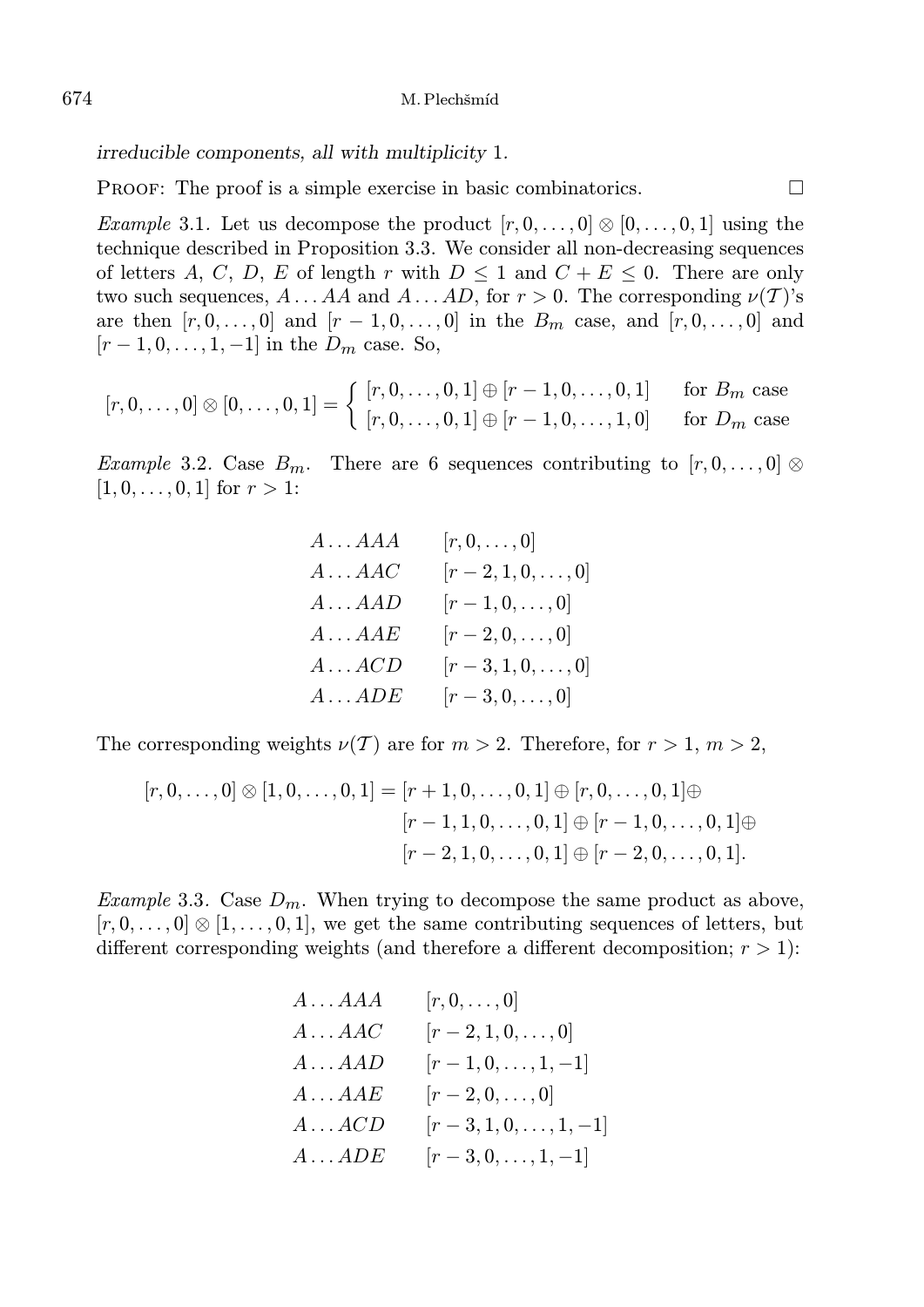Hence, for  $r > 1$ ,

$$
[r, 0, \ldots, 0] \otimes [1, \ldots, 0, 1] = [r + 1, 0, \ldots, 0, 1] \oplus [r, 0, \ldots, 1, 0] \oplus
$$

$$
[r - 1, 1, 0, \ldots, 0, 1] \oplus [r - 1, 0, \ldots, 0, 1] \oplus
$$

$$
[r - 2, 1, 0, \ldots, 1, 0] \oplus [r - 2, 0, \ldots, 1, 0]
$$

**3.2** The product  $[r, 0, \ldots, 0] \otimes [0, \ldots, 0, s, 0, \ldots, 0, 1].$ 

Our examination will continue with the product

 $[r, 0, \ldots, 0] \otimes [0, \ldots, 0, \dot{1}, 0, \ldots, 0, 1],$  s being on the jth place,  $j > 1$ . Instead of stating analogs of Lemma 3.2, we shall focus directly on formulation of the results in the language of letters. As all the calculations here go in the way indicated in Section 3.1, no further comments should be needed.

### 3.2.1 The case g of type  $D_m$ .

Similarly as in the paragraph 3.1.1, all the Spin-standard Young tableaux contributing to the sum  $(6)$  can be decomposed into pairs of equal numbers — we shall call them segments again. There are five possible segments — to each one we assign a letter and quote the weight with which it contributes to  $\nu(T)$  in (5).

(12) 
$$
\begin{array}{c|c}\n\boxed{1,1} & [1,0,\ldots,0] & A \\
\boxed{j,j} & [0,\ldots,-1,{}^{j}1,0,\ldots,0] & B \\
\hline\n(12) & \boxed{j+1,j+1} & \left\{ \begin{array}{c} [0,\ldots,0,{}^{j}-1,1,0,\ldots,0] & \text{if } j < m-2 \\ \left[0,\ldots,0,-1,1,1\right] & \text{if } j = m-2 \end{array} \right. C \\
\boxed{m+1,m+1} & [0,\ldots,0,1,-1] & D \\
\boxed{2m+1-j,2m+1-j} & [0,\ldots,1,{}^{j}-1,0,\ldots,0] & E\n\end{array}
$$

### 3.2.2 The case g of type  $B_m$ .

 $1, j + 1$ 

 $m, m + 1$ 

In the  $B<sub>m</sub>$ -case, all the segments that contribute to a  $\lambda$ -dominant Spin-standard Young tableau are listed below:

$$
1,1 \mid \qquad \qquad [1,0,\ldots,0] \qquad \qquad A
$$

$$
j,j \qquad \qquad [0,\ldots,-1,{}^j1,0,\ldots,0] \qquad \qquad B
$$

$$
(13)\qquad \boxed{j+}
$$

$$
\begin{cases}\n[0, \ldots, 0, i-1, 1, 0, \ldots, 0] & \text{if } j < m-1 \\
[0, \ldots, 0, -1, 2] & \text{if } j = m-1\n\end{cases} C
$$

$$
[0,\ldots,0]
$$

$$
2m+1-j, 2m+1-j \qquad [0, \ldots, 1, j-1, 0, \ldots, 0] \qquad E
$$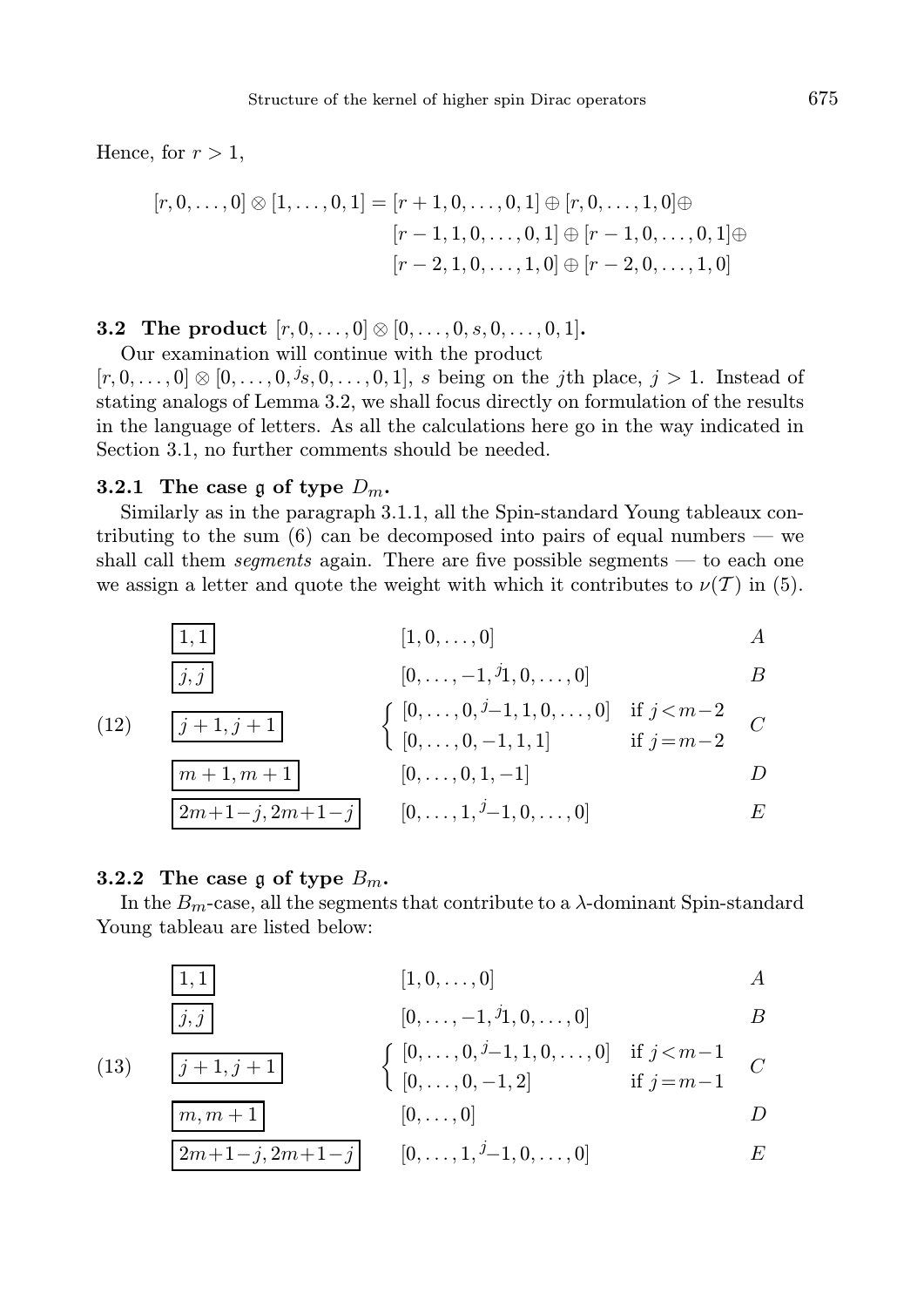Similarly as in Section 3.1.2: the segment  $\left\lfloor m, m+1 \right\rfloor$  contributes to  $\nu(\mathcal{T})$  with the zero weight, but in  $2\lambda + \nu_l(\mathcal{T})$  it is treated as if it corresponded to the weight  $[0, \ldots, 0, -1]$ . Because a standard Young tableau can contain only E-segments on the right hand side of a D-segment, and because  $\lambda = [0, \ldots, 0, s, 0, \ldots, 0, 1]$  is such a special weight, it follows that a D-segment can occur in a standard Young tableaux at most once. A different argument for the inequality  $D \leq 1$  is in the proof of Proposition 3.3.

### 3.2.3 Results formulated in the language of letters.

Proposition 3.5. It holds

(14) 
$$
[r, 0, \ldots, 0] \otimes [0, \ldots, 0, s, 0, \ldots, 0, 1] = \bigoplus_{\mathcal{T}} [0, \ldots, 0, s, 0, \ldots, 0, 1] + \nu(\mathcal{T}),
$$

where  $\mathcal T$  runs over all non-decreasing sequences of length r of letters  $A$  to  $E$  that satisfy inequalities  $B \leq E$ ,  $C + E \leq s$  and  $D \leq 1$ .

PROOF: The proof of Proposition 3.5 is similar to the proofs of Lemma 3.2 and of Proposition 3.3.

Proposition 3.6. The product (14) decomposes into

$$
\frac{1}{6}(r+1)(r+2)(r+3)
$$
 for  $0 \le r \le s$   
\n(15) 
$$
\frac{1}{3}(s+1)(s+2)(s+3) - \frac{1}{6}(2s+1-r)(2s+2-r)(2s+3-r)
$$
  
\nfor  $2s \ge r \ge s \ge 0$   
\n
$$
\frac{1}{3}(s+1)(s+2)(s+3)
$$
 for  $r > 2s \ge 0$ 

irreducible components, all with multiplicity 1.

**PROOF:** The proof is only a combinatorial calculation.  $\Box$ 

#### 4. Decomposition of  $\ker \mathcal{D}$

Now we have come to the point, where we are able to describe the structure of the kernel of the higher spin Dirac operator D.

Theorem 4.1. As earlier, denote the highest weight of the spinor-like representation S by  $\lambda = [s, 0, \ldots, 0, 1],$  resp.  $\lambda = [0, \ldots, 0, s, 0, \ldots, 0, 1].$  Then<sup>6</sup>

(16) 
$$
\ker \mathcal{D}|_{\mathcal{P}_r} = \bigoplus_{\mathcal{T}} \lambda + \nu(\mathcal{T})
$$

<sup>&</sup>lt;sup>6</sup> Here  $\mathcal{D}|_{\mathcal{P}_r}$  means restriction of  $\mathcal{D}$  to  $\mathcal{P}_r \otimes \mathbb{S}$ .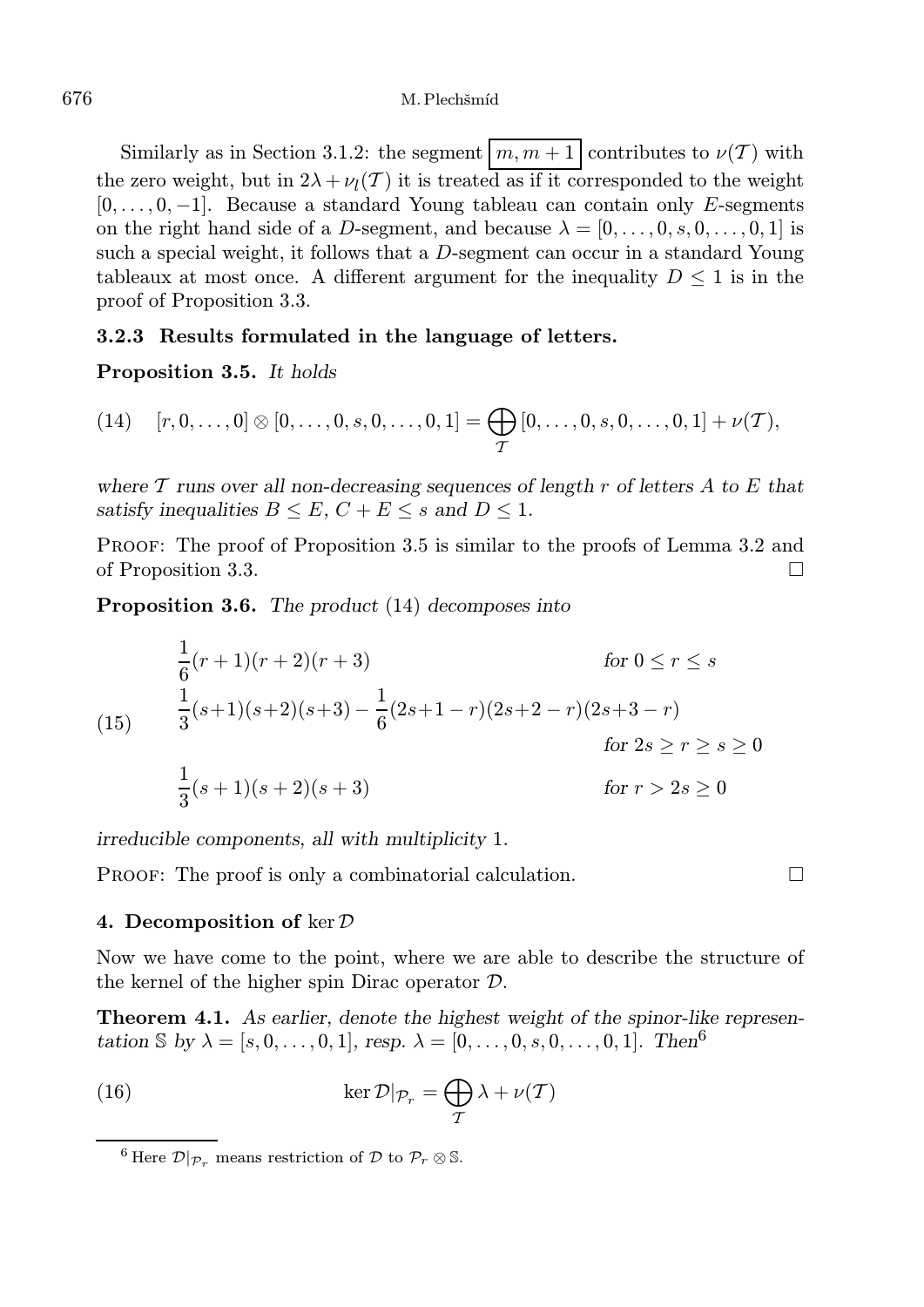where  $\mathcal T$  runs over all those sequences of letters from formulas (10), resp. (14) that do not contain letter D. In more detail,

(17) 
$$
\ker \mathcal{D} = \bigoplus_{\mathcal{T}} \lambda + \nu(\mathcal{T})
$$

where  $\mathcal T$  runs over all finite non-decreasing sequences of letters  $A, C, E$  that satisfy  $C + E \leq s$ , resp. over all finite non-decreasing sequences of letters A, B, C and E that satisfy  $C + E \leq s$  and  $B \leq E$ .

**PROOF:** The proof is based on the observation that omitting the letter  $D$  from a sequence that contains it, or adding it to a sequence that does not contain it, either does not change the corresponding weight at all (in the odd dimension, the  $B<sub>m</sub>$  case), or changes only its "polarity" (i.e. the sign of the last coordinate in the standard weight basis; in the even dimension,  $D_m$  case). In this way we establish a natural correspondence between sequences contributing to the decomposition of  $\bigoplus_M[i, 0, \ldots, 0] \otimes \mathbb{S}, M$  containing every other number from r down to 0, we can  $\mathcal{P}_r \otimes \mathbb{S}$  and sequences contributing to  $\mathcal{P}_{r+1} \otimes \mathbb{S}$ . To each sequence from  $\mathcal{P}_r \otimes \mathbb{S} =$ assign a unique sequence from  $\mathcal{P}_{r+1} \otimes \mathbb{S}$ . What remains unassigned in  $\mathcal{P}_{r+1} \otimes \mathbb{S}$ are all the sequences of length  $r + 1$  that do not contain the letter D. We have to proof that this assignment somehow reflects the behaviour of the operator D.

In order to simplify the notation in the rest of the proof, let us denote  $S^{\pm} = \mathbb{S}$ in the odd dimension, and  $\mathbb{S}^+ = \mathbb{S}, \mathbb{S}^-$  corresponding to the "twisted" weight  $\lambda$ in the even case.

Clearly, as  $\mathcal D$  is a first-order differential operator, it maps  $\mathcal P_{r+1}\otimes \mathbb S^+$  into  $\mathcal P_r\otimes$  $\mathbb{S}^-$ . Because  $\mathcal D$  is invariant, any component in the decomposition of  $\mathcal P_{r+1}\otimes \mathbb S^+$  is mapped either to a component with the same highest weight in the decomposition of  $\mathcal{P}_r \otimes \mathbb{S}^-$ , or to zero. From Proposition 1.1 we know that  $\mathcal{D}$  maps  $\mathcal{P}_{r+1} \otimes \mathbb{S}^+$ *onto*  $\mathcal{P}_r \otimes \mathbb{S}^-$ . Hence, the complement of the kernel of  $\mathcal{D}|_{\mathcal{P}_{r+1}}$  must consist exactly of those components that contribute to the decomposition  $\mathcal{P}_r \otimes \mathbb{S}^-$  — we have identified these components using the sequence-of-letters assignment. Thus the components corresponding to the remaining sequences must form the kernel of the operator  $\mathcal{D}$ .

Remark 4.1. Note that in order to derive the formula (17) we did not need any special knowledge about the nature of the higher spin Dirac operator — the information about its conformal invariance and its ellipticity was completely sufficient. The result was deduced purely by representation theoretical methods without using other geometrical or analytical properties of solutions, as it was in the approach to solving certain special cases in [8], [9].

*Remark* 4.2. Let again  $\lambda = [s, 0, \ldots, 0, 1]$ , resp.  $\lambda = [0, \ldots, 0, s, 0, \ldots, 0, 1]$ . To every component  $\kappa$  of the decomposition of ker D there corresponds a unique sequence of letters  $\pi$  that does not contain the letters A and E, resp. letters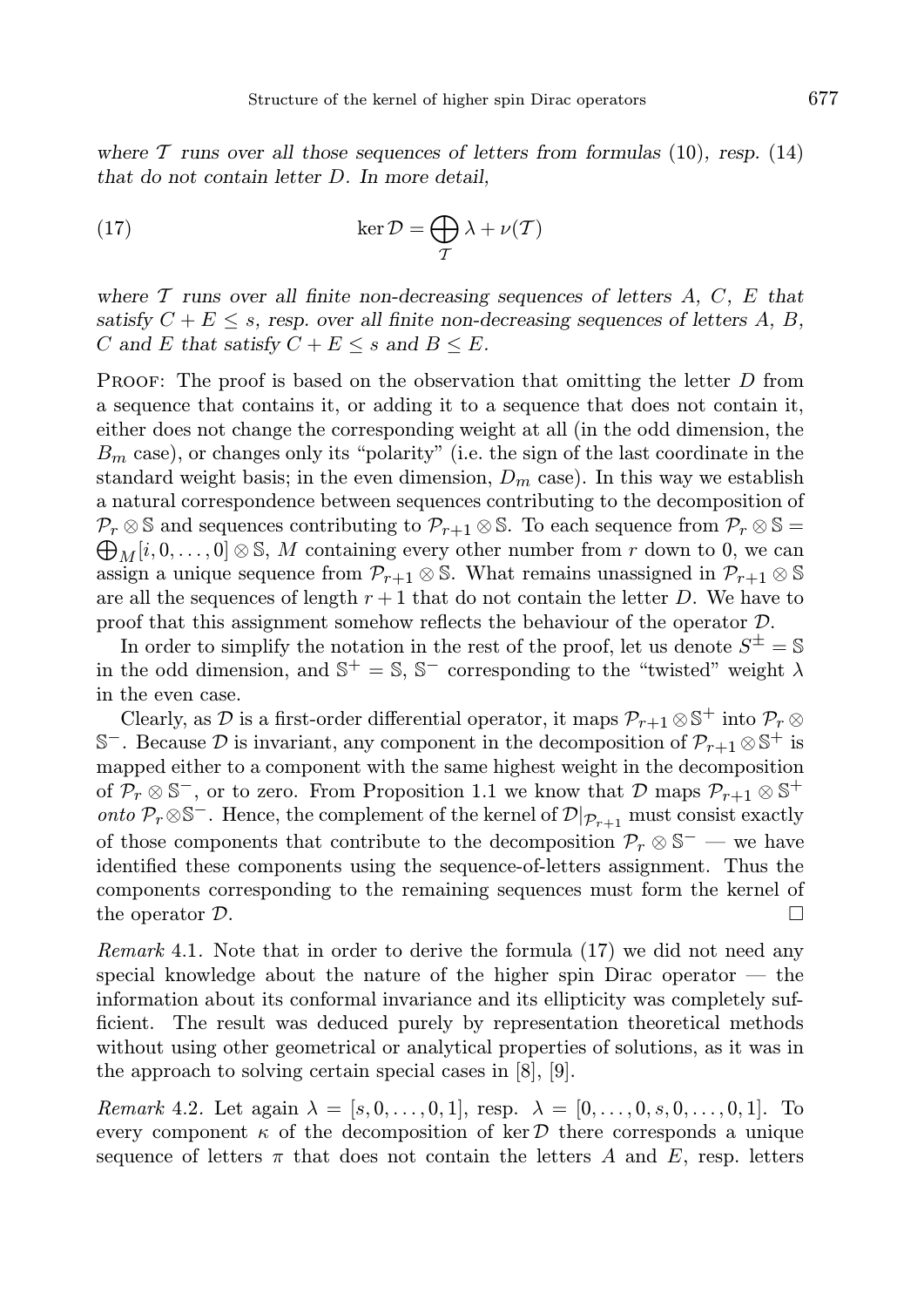B and E together. Denote by  $C(\pi)$  and  $E(\pi)$  the number of letters C and E contained in the sequence  $\pi$ . Then, clearly, the multiplicity of the component  $\kappa$ in the decomposition of  $\ker \mathcal{D}$  is equal to

(18) 
$$
s + 1 - (C(\pi) + E(\pi)).
$$

Note that the other sequences contributing with the same component can be obtained from  $\pi$  by gradually adding the couples of letters A, E, resp. B, E to it while the inequality  $C + E \leq s$  is satisfied.

Example 4.1. As an example let us decompose ker  $D$  for the case  $\lambda = (\frac{5}{2}, \frac{1}{2}, \dots, \frac{1}{2}) = [2, 0, \dots, 0, 1]$  in odd dimension (the  $B_m$  case). The following sequences contribute to (17) with the corresponding  $\nu(T)$ s ( $r \geq 2$  is the length of the sequence, when used):

| $[0,\ldots,0]$           |
|--------------------------|
| $[1,0,\ldots,0]$         |
| $[-1, 1, 0, \ldots, 0]$  |
| $[-1,0,\ldots,0]$        |
| $[r,0,\ldots,0]$         |
| $[r-2,1,0,\ldots,0]$     |
| $[r-2,0,\ldots,0]$       |
| $[r-4, 2, 0, \ldots, 0]$ |
| $[r-4,1,0,\ldots,0]$     |
| $[r-4,0,\ldots,0]$       |
|                          |

Hence, using the more common standard weight notation:

$$
\ker \mathcal{D}|_{\mathcal{P}_0} = (\frac{5}{2}, \frac{1}{2}, \dots, \frac{1}{2})
$$
\n
$$
\ker \mathcal{D}|_{\mathcal{P}_1} = (\frac{7}{2}, \frac{1}{2}, \dots, \frac{1}{2}) \oplus (\frac{5}{2}, \frac{3}{2}, \frac{1}{2}, \dots, \frac{1}{2}) \oplus (\frac{3}{2}, \frac{1}{2}, \dots, \frac{1}{2})
$$
\n
$$
\ker \mathcal{D}|_{\mathcal{P}_{r\geq 2}} = (\frac{2r+5}{2}, \frac{1}{2}, \dots, \frac{1}{2}) \oplus (\frac{2r+3}{2}, \frac{3}{2}, \frac{1}{2}, \dots, \frac{1}{2}) \oplus (\frac{2r+1}{2}, \frac{1}{2}, \dots, \frac{1}{2}) \oplus (\frac{2r-3}{2}, \frac{1}{2}, \dots, \frac{1}{2})
$$
\n
$$
(\frac{2r+1}{2}, \frac{5}{2}, \frac{1}{2}, \dots, \frac{1}{2}) \oplus (\frac{2r-1}{2}, \frac{3}{2}, \frac{1}{2}, \dots, \frac{1}{2}) \oplus (\frac{2r-3}{2}, \frac{1}{2}, \dots, \frac{1}{2})
$$

Note, that there are no multiplicities in  $\ker \mathcal{D}|_{\mathcal{P}_r}$ , while the complete kernel has many:

(20) 
$$
\ker \mathcal{D} = [0, \dots, 0, 1] \oplus [0, 1, 0, \dots, 0, 1] \oplus \bigoplus_{i=0}^{\infty} [i, 2, 0, \dots, 0, 1]
$$

$$
\oplus 2 \cdot [1, 0, \dots, 0, 1] \oplus \bigoplus_{i=1}^{\infty} 2 \cdot [i, 1, 0, \dots, 0, 1]
$$

$$
\oplus \bigoplus_{i=2}^{\infty} 3 \cdot [i, 0, \dots, 0, 1]
$$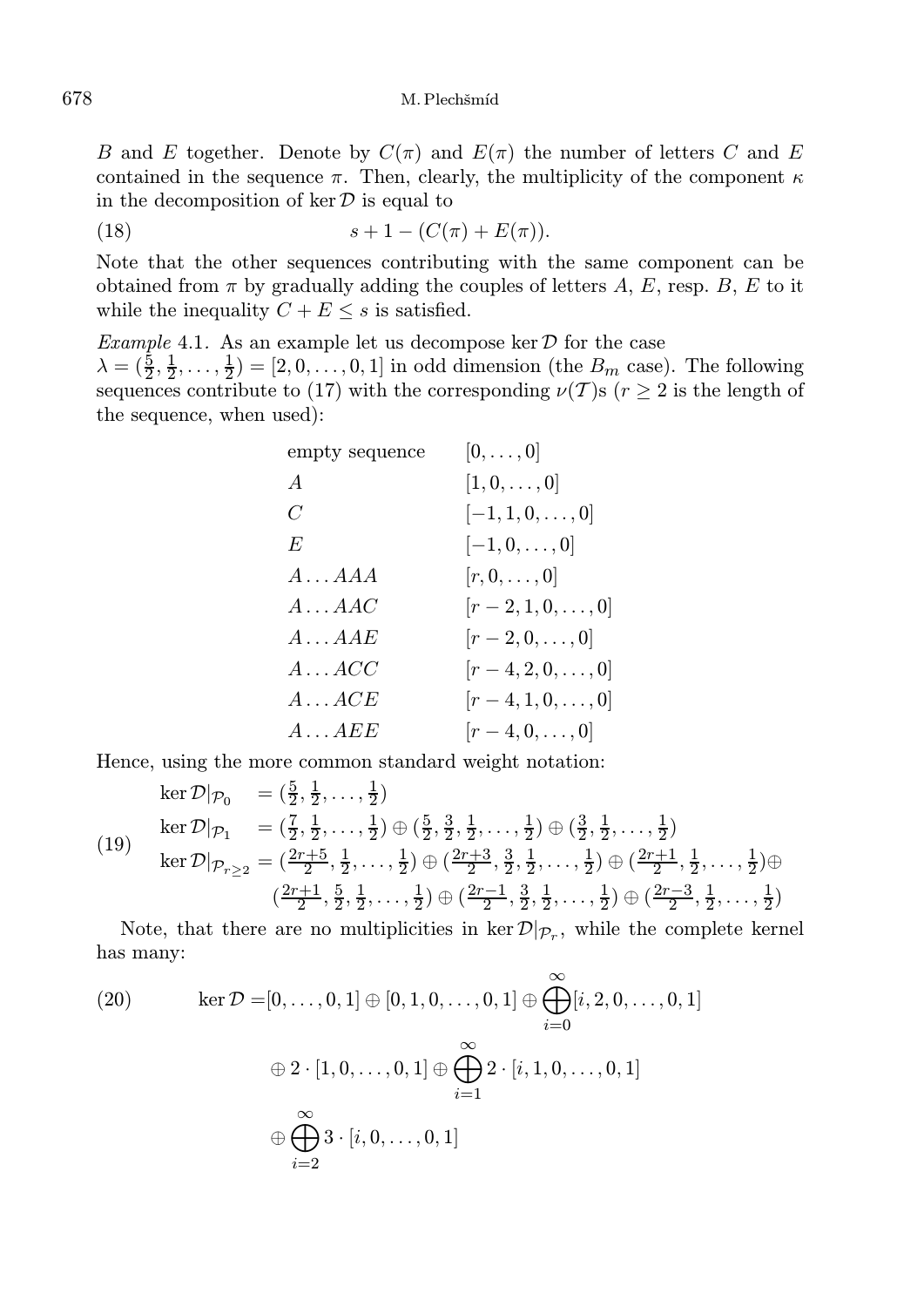*Example* 4.2. Let  $\lambda = (\frac{5}{2}, \frac{5}{2}, \frac{1}{2}, \dots, \frac{1}{2}) = [0, 2, 0, \dots, 0, 1]$  in even dimension  $2m \ge$ 10 (the  $D_m$  case). The following sequences contribute to (17):

empty sequence,  $A, C, E$  $AA, AC, AE, BE, CC, CE, EE,$ AAA, AAC, AAE, ABE, ACC, ACE, AEE, BCE, BEE,  $A \ldots A A A A, A \ldots A A A C, A \ldots A A A E, A \ldots A A B E, A \ldots A A C C,$  $A \ldots AACE, A \ldots AAEE, A \ldots ABCE, A \ldots ABEE, A \ldots BBEE.$ 

Thus the kernel of the higher spin Dirac operator consists of the following parts:

ker 
$$
\mathcal{D}|_{\mathcal{P}_0} = (\frac{5}{2}, \frac{5}{2}, \frac{1}{2}, \ldots, \frac{1}{2}),
$$
  
\nker  $\mathcal{D}|_{\mathcal{P}_1} = (\frac{7}{2}, \frac{5}{2}, \frac{1}{2}, \ldots, \frac{1}{2}) \oplus (\frac{5}{2}, \frac{5}{2}, \frac{3}{2}, \frac{1}{2}, \ldots, \frac{1}{2}) \oplus (\frac{5}{2}, \frac{3}{2}, \frac{1}{2}, \ldots, \frac{1}{2}),$   
\nker  $\mathcal{D}|_{\mathcal{P}_2} = (\frac{9}{2}, \frac{5}{2}, \frac{1}{2}, \ldots, \frac{1}{2}) \oplus (\frac{7}{2}, \frac{5}{2}, \frac{3}{2}, \frac{1}{2}, \ldots, \frac{1}{2}) \oplus (\frac{7}{2}, \frac{3}{2}, \frac{1}{2}, \ldots, \frac{1}{2})$   
\n $\oplus (\frac{5}{2}, \frac{5}{2}, \frac{1}{2}, \ldots, \frac{1}{2}) \oplus (\frac{5}{2}, \frac{5}{2}, \frac{5}{2}, \frac{1}{2}, \ldots, \frac{1}{2})$   
\n $\oplus (\frac{5}{2}, \frac{3}{2}, \frac{3}{2}, \frac{1}{2}, \ldots, \frac{1}{2}) \oplus (\frac{9}{2}, \frac{5}{2}, \frac{3}{2}, \frac{1}{2}, \ldots, \frac{1}{2}) \oplus (\frac{9}{2}, \frac{3}{2}, \frac{3}{2}, \ldots, \frac{1}{2})$   
\nker  $\mathcal{D}|_{\mathcal{P}_3} = (\frac{11}{2}, \frac{5}{2}, \frac{1}{2}, \ldots, \frac{1}{2}) \oplus (\frac{9}{2}, \frac{5}{2}, \frac{3}{2}, \frac{1}{2}, \ldots, \frac{1}{2}) \oplus (\frac{7}{2}, \frac{3}{2}, \frac{3}{2}, \frac{3}{2}, \ldots, \frac{1}{2})$   
\n $\oplus (\frac{7}{2}, \frac{1}{2}, \ldots, \frac{1}{2}) \oplus (\frac{5}{2}, \frac{5}{2}, \frac{3}{2}, \frac{1}{2}, \ldots, \frac{1}{2}) \oplus (\frac{5}{2}, \frac{3$ 

Acknowledgment. I would like to express here my great gratitude to Vladimír Souček for his continuous invaluable support, not only in the scientific area.

#### **REFERENCES**

- [1] Branson T., Stein-Weiss operators and ellipticity, J. Funct. Anal. 151 (1997), 334-383.
- [2] Bernardes G., Sommen F., Monogenic functions of higher spin by Cauchy-Kowalevska extension of real-analytic functions, Complex Variables Theory Appl. 39 (1999), no. 4, 305-325.
- [3] Bureš J., Special invariant operators, Comment. Math. Univ. Carolinae 37 (1996), no. 1, 179–198.
- [4] Bures J., The higher spin Dirac operators, Proc. Conf. Diff. Geometry and its Applications, 1998, pp. 319–334.